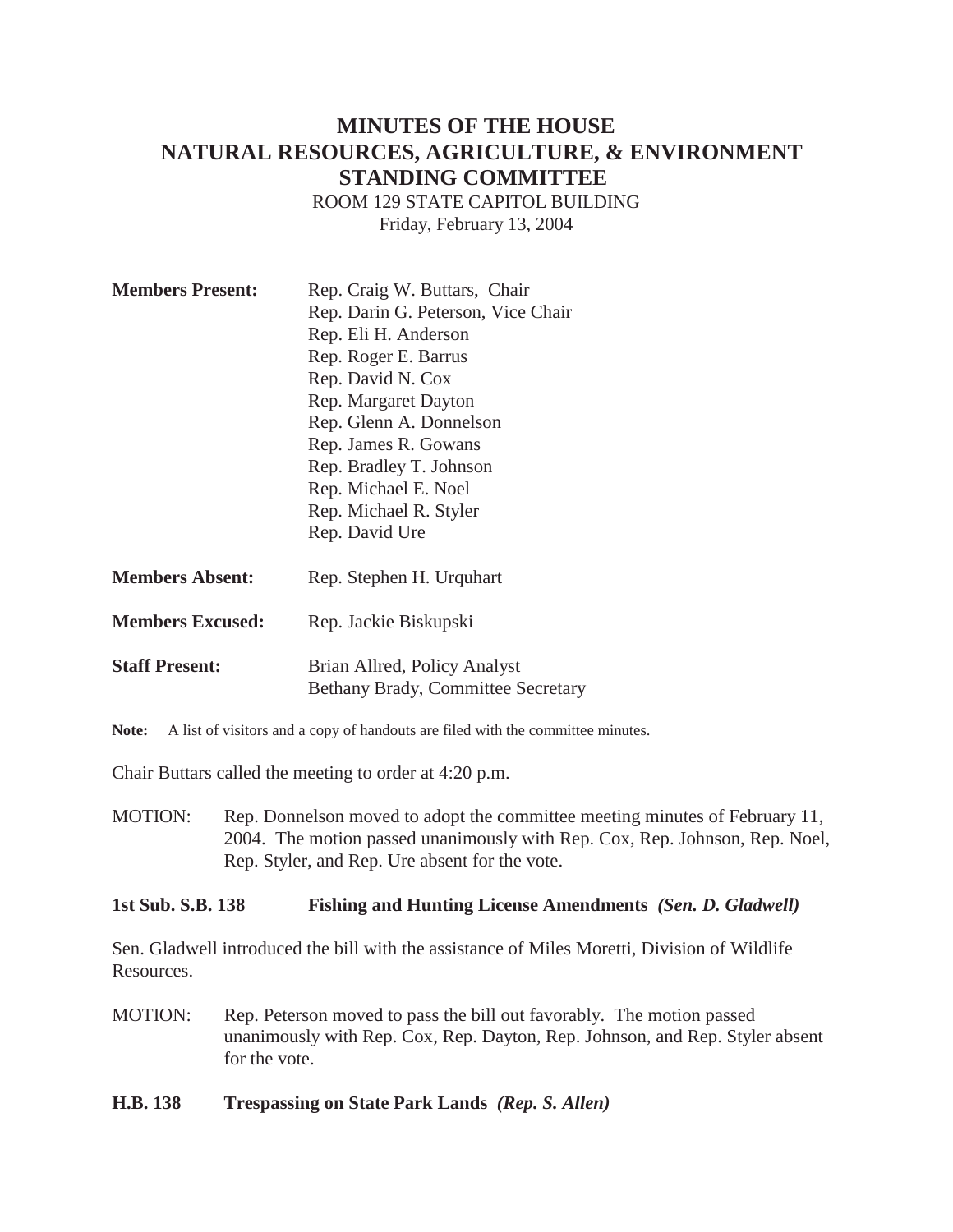Rep. Allen introduced the bill with the assistance of Pat Nolan, Attorney General's Office, and Steve Roberts, State Parks and Recreation. They responded to questions from the committee.

MOTION: Rep. Peterson moved to pass the bill out favorably. The motion passed unanimously with Rep. Johnson absent for the vote.

## **H.B. 158 Water Shares in a Municipal Water Company** *(Rep. G. Hughes)*

Rep. Hughes introduced the bill with the assistance of Rick Campbell, Chairman of Public Service Commission, and Rep. LaVar Christensen.

- Spoke to the bill: Fred Finlinson, Summit Water Margaret Bird, citizen Charlie Evans, Draper City
- MOTION: Rep. Peterson moved to pass the bill out favorably. The motion passed unanimously.

## **1st Sub. H.B. 119 Fencing Responsibilities with Greenbelt or Conservation Easement** *(Rep. D. Ure)*

The bill was not discussed in committee.

| H.B. 283       | Department of Agriculture and Food Amendments (Rep. D. Ure)                                                                                                                                                                                    |
|----------------|------------------------------------------------------------------------------------------------------------------------------------------------------------------------------------------------------------------------------------------------|
| MOTION:        | Rep. Ure moved to adopt 1st Substitute HB 283. The motion passed unanimously<br>with Rep. Johnson and Rep. Noel absent for the vote.                                                                                                           |
| <b>MOTION:</b> | Rep. Ure moved to amend the bill as follows:                                                                                                                                                                                                   |
|                | Page 16, Line 471: after the word "the" insert "registration of weights and<br>measures users and" and after "issuance of" delete "a weights and measures"                                                                                     |
|                | Page 16, Line 472: delete "registration to" and insert "certification of" and before<br>"to" delete "users" and insert "devices"                                                                                                               |
|                | The motion passed unanimously with Rep. Johnson and Rep. Noel absent for the<br>vote.                                                                                                                                                          |
| MOTION:        | Rep. Ure moved to amend the bill as follows:                                                                                                                                                                                                   |
|                | Page 17, Line 498:<br>after "users;" delete "and"<br>Page 17, Line 499:<br>after " <u>date</u> " delete "." and insert "; and"<br>Page 17, Line 499:<br>after Line 499 insert "(c) the number and type of weights<br>devices to be certified." |